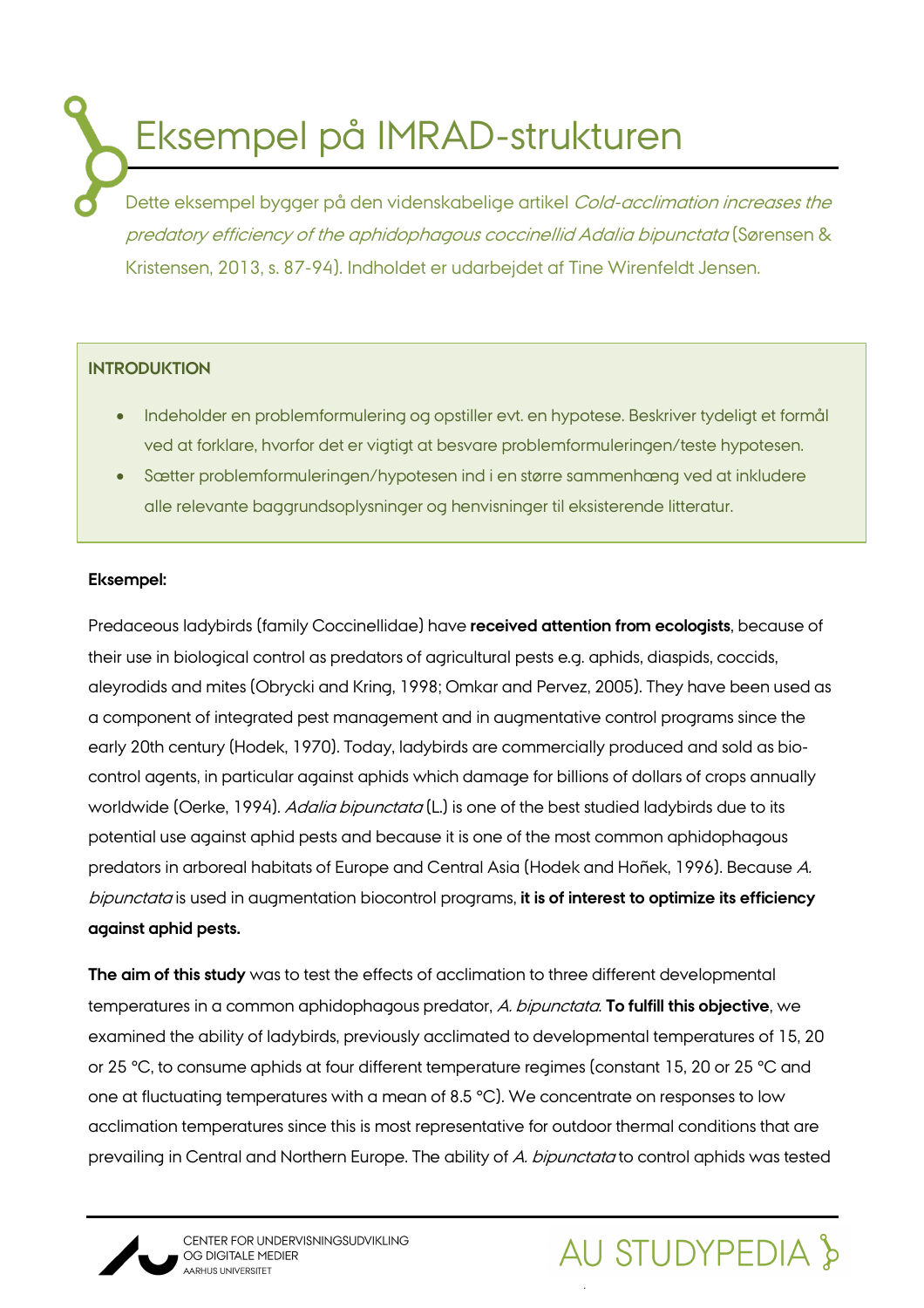using a microcosm design which partly simulates the complex habitat structure of a cereal field. Furthermore, we tested acclimation effects on heat resistance in order to determine whether or not acclimation to low temperatures entails costs in terms of reduced ability to withstand high temperatures. Developmental effects of the temperature treatments were also investigated by scoring pupal survival and the mass of the adult ladybirds.

**We hypothesized** that **(1)** developing at a particular temperature enhances the predatory performance of ladybirds in terms of an increased feeding rate on aphids at that temperature (according to the beneficial acclimation hypothesis); **(2)** that acclimation to low temperatures imposes a cost to the ladybirds in the form of reduced heat resistance; **(3)** that there is an association between developmental temperature and body-size with beetles maturing to larger sizes at lower developmental temperatures, as found in many other studies (e.g. Alpatov, 1930; Azevedo et al., 2002) and **(4)** that pupal survival is highest at 25 °C since this temperature is considered optimal for the species (Schüder et al., 2004). **We confirmed all four hypotheses** and **discuss the implications** of our results for the application of ladybirds as bio-control agents in different thermal environments and for the efficiency of biological control systems in general.

### **METODE**

- Fremgangsmåden forklares omhyggeligt og valget af fremgangsmåde begrundes.
- Illustrationer anvendes hvor det er passende, og de er omhyggeligt udført og præsenteres i teksten.

### **Eksempel:**

For estimating heat resistance, **a knockdown test** was used (see e.g. Kellett et al., 2005). Thirty adult ladybirds (15 males and 15 females) from each acclimation temperature were taken directly from the predatory performance experiment and tested. Only individuals that had experienced the same temperature during rearing and predation test were used (Table 1). The ladybirds were placed individually in 5 mL glass vials and exposed acutely to 43 °C by immersion in a preheated water bath. Initially the high temperature exposure caused the ladybirds to become very active, but soon they became increasingly lethargic. Heat knockdown time was scored as the time it took for individual ladybirds to lose muscular function. Movement of the mouthparts, in particular the palps, mandibles and labium, was used to determine muscular function as these were the last body parts to cease moving. In order to distinguish lethargy from inactivity a flashlight and a steel



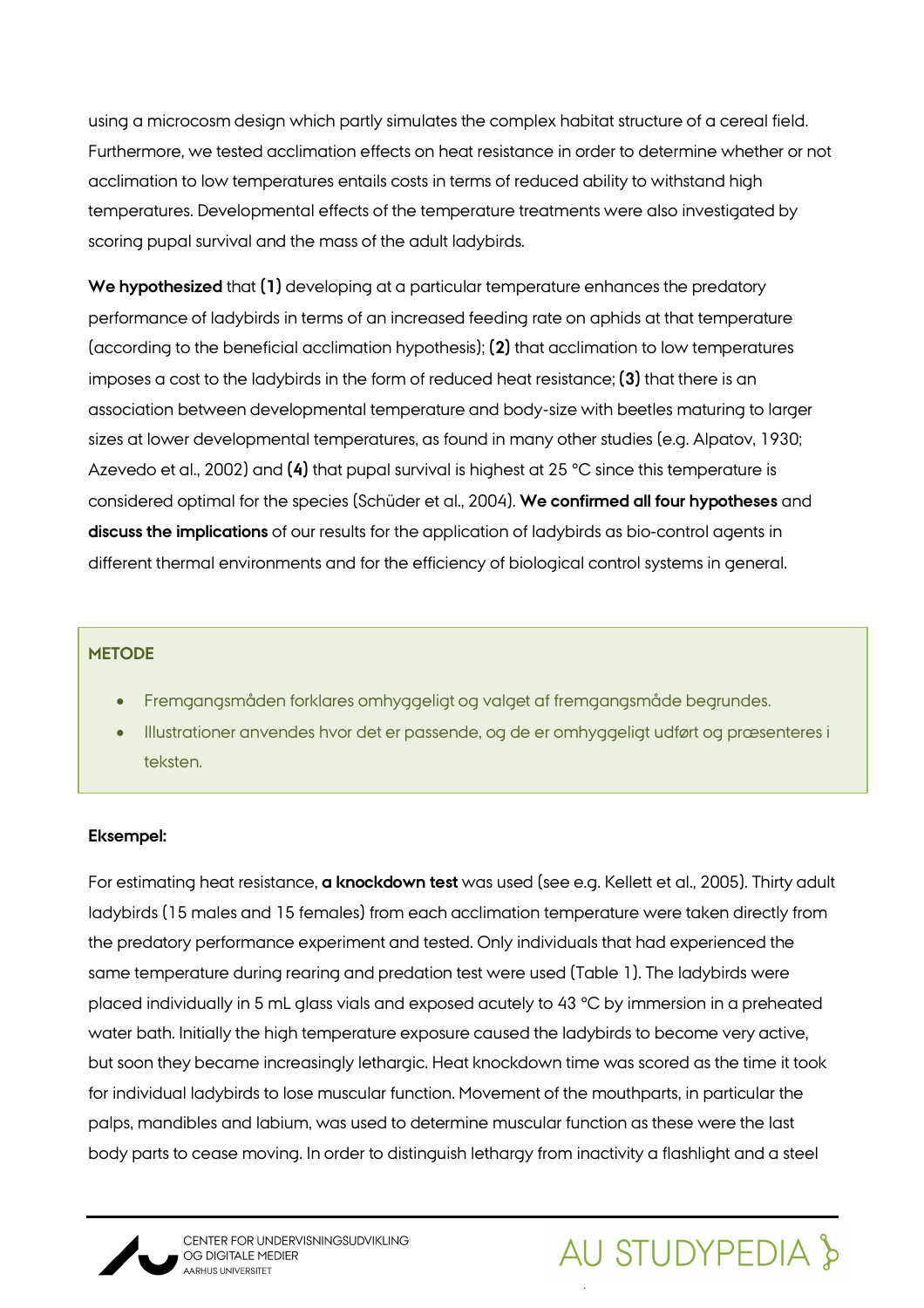tapping-pole were used to stimulate movement during inspections. Each ladybird was inspected at least every minute.



Fig. 4. Mean live mass + SE of adult ladybirds reared at different temperatures. The animals were derived from the constant temperature experiment. Different letters indicate a significant difference between treatments. Capital letters are used for females and lower case letters are used for males.

### **RESULTATER/ANALYSE**

• Centrale fund/resultater beskrives tydeligt og præsenteres korrekt, læsbart og uden mangler eller fejl.

#### **Eksempel:**

The effect of rearing temperature on heat resistance was highly significant (F2,84 = 26.50, P < 0.001) while the effect of sex was not (F1,84 = 0.01, P = 0.91). The interaction between rearing temperature and sex was not significant (F2,84 = 0.33, P = 0.71). Increasing rearing temperature increased adult heat resistance, although a significant difference could only be observed between ladybirds reared at 15 °C and those from the other two temperature regimes (Fig. 5). Ladybirds reared at 15 °C had 39.8% and 33.6% lower heat resistance compared to ladybirds reared at 25 and 20 °C, respectively.